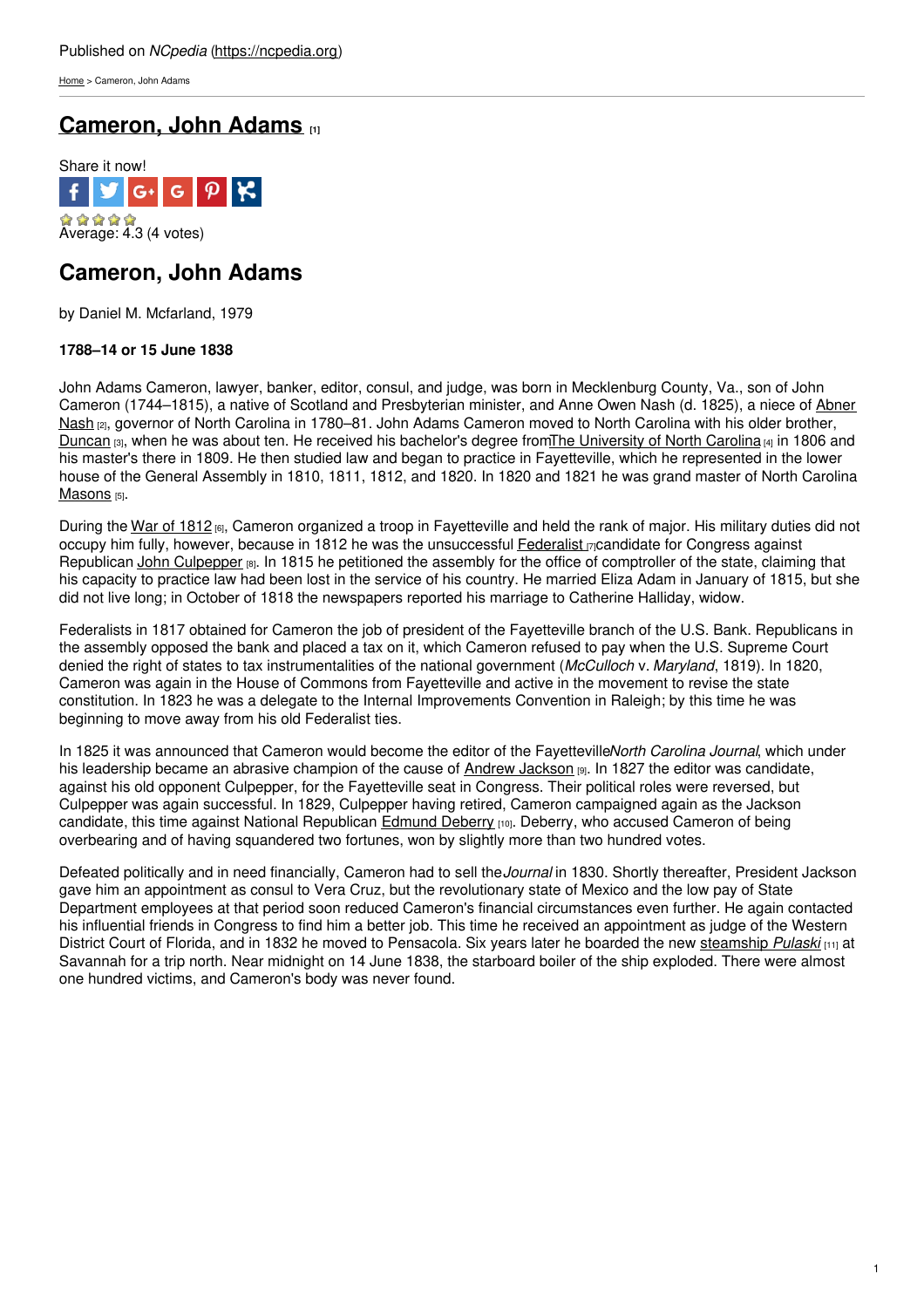

An [engraving](https://archive.org/stream/steamboatdisaste00howl#page/46/mode/2up) of the sinking of the Pulaski, published in 1840. Image from the Internet Archive.

**References:**

Duncan Cameron Papers (University of North Carolina, Chapel Hill).

Cumberland County Marriage Bonds, Series II (North Carolina State Archives, Raleigh).

Fayetteville *North Carolina Journal*, 20 June 1838.

S. M. Lemmon, *Frustrated Patriots: North Carolina and the War of 1812*(1973).

*Raleigh Register*, 7 and 14 May 1813.

H. T. Shanks, ed., *The Papers of Willie Person Mangum*, vols. 1–2 (1950–52).

### **Additional Resources:**

Manley, Walter W.; Brown, E. Canter, and Rise, Eric W. "John Adams Cameron, Western District Superior Court Judge 1832-1838." *The Supreme Court of Florida and Its Predecessor Courts, 1821-1917.*Gainsville: University Press of Florida, 1997. 66-68. <http://books.google.com/books?id=6DZsiFB1Oj8C&pg=PA66#v=onepage&q&f=false> [13] (accessed December 20, 2013).

Cameron Family Papers, 1757-1978 (collection no. 00133). The Southern Historical Collection. Louis Round Wilson Special Collections Library. University of North Carolina at Chapel Hill. [http://www2.lib.unc.edu/mss/inv/c/Cameron\\_Family.html](http://www2.lib.unc.edu/mss/inv/c/Cameron_Family.html) [14] (accessed December 20, 2013).

Haywood, Marshall De Lancey.*The Beginnings of Freemasonry in North Carolina and Tennessee.*Raleigh [N.C.]: Weaver & Lynch, 1906. 74. <http://books.google.com/books?id=d08uAAAAYAAJ&pg=PA74#v=onepage&q&f=false> [15] (accessed December 20, 2013).

#### **Image Credits:**

"Explosion of the Steam Packet Pulaski." Engraving.*Steamboat disasters and railroad accidents in the United States: to which is appended accounts of recent shipwrecks, fires at sea, thrilling incidents, etc.* Worcester, Mass.: Dorr, Howland & Co. 1840. 46. <https://archive.org/stream/steamboatdisaste00howl#page/46/mode/2up> [12] (accessed December 20, 2013).

#### **Subjects:**

[Biographies](https://ncpedia.org/category/subjects/biography-term) [16] [Judges](https://ncpedia.org/category/subjects/judges) [17] [Lawyers](https://ncpedia.org/category/subjects/lawyers) [18] Military [personnel](https://ncpedia.org/category/subjects/soldiers) [19] Public [officials](https://ncpedia.org/category/subjects/public-officials) [20] **Authors:** [Mcfarland,](https://ncpedia.org/category/authors/mcfarland-daniel-m) Daniel M. [21] **Origin - location: [Fayetteville](https://ncpedia.org/category/origin-location/coastal-48)** [22]